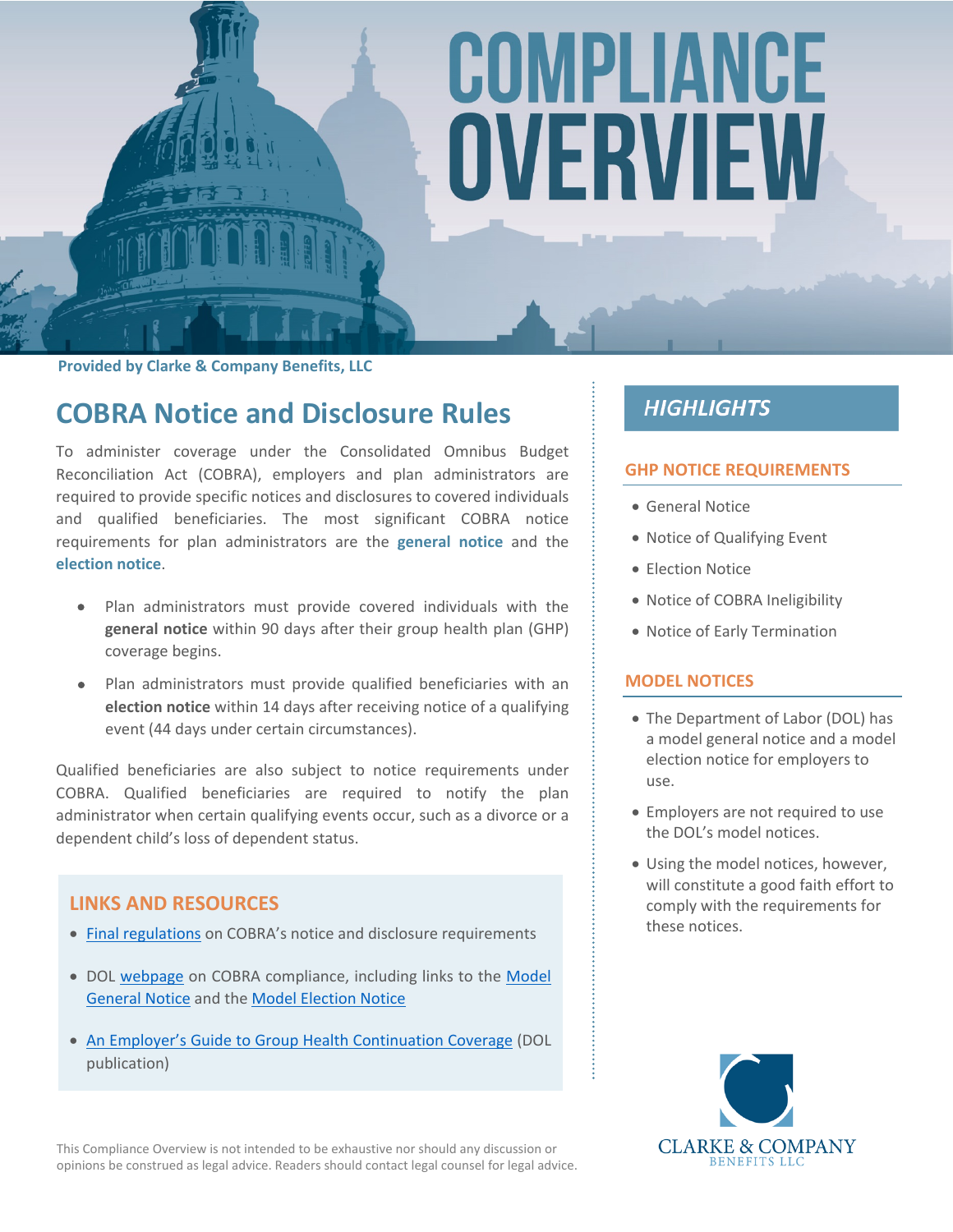#### **GENERAL NOTICE**

Plan administrators must provide a written general notice of COBRA rights to each covered employee and spouse (if any) **within 90 days** after their coverage under a GHP begins. The general notice must also be sent to any new dependents added to the plan after the employee's initial enrollment. In this case, the general notice must be provided within 90 days of the effective date of the new dependent's coverage.

The general notice must include information about the plan coverage, a list of individuals who can become qualified beneficiaries under the plan, an explanation of the qualified beneficiaries' obligations when a qualifying event under COBRA occurs and other details.

A plan administrator may incorporate the general notice into the GHP's summary plan description (SPD), but only if the SPD:

- Contains all of the information that is required to be included within the general notice; and
- Is delivered in compliance with the delivery rules applicable to COBRA notices.

A single general notice may be provided to a covered employee and his or her spouse if they reside at the same address. However, hand-delivery of the general notice to the covered employee at the workplace does not constitute delivery to the spouse.

*Model Notice:* The DOL has a [COBRA Model General Notice](https://www.dol.gov/ebsa/modelgeneralnotice.doc) that can be used by single-employer group health plans to meet their notice obligations. Employers are not required to use the DOL's model notice. However, use of the model notice, appropriately completed, will be considered by the DOL to be good faith compliance with COBRA's coverage requirements for the general notice.

#### **EMPLOYER'S NOTICE OF A QUALIFYING EVENT**

Employers are required to notify their plan administrators when any of the following qualifying events occurs:

- Death of a covered employee;
- $\blacktriangledown$  Termination of a covered employee's employment (for reasons other than gross misconduct);
- Reduction in the hours of a covered employee's employment;



The employer's Chapter 11 bankruptcy filing.

The employer's notice to the plan administrator must be provided **within 30 days** after the later of:

• The date of the qualifying event; or

This Compliance Overview is not intended to be exhaustive nor should any discussion or opinions be construed as legal advice. Readers should contact legal counsel for legal advice.

© 2008-2011, 2013, 2015-2016, 2018 Zywave, Inc. All rights reserved. EM 6/18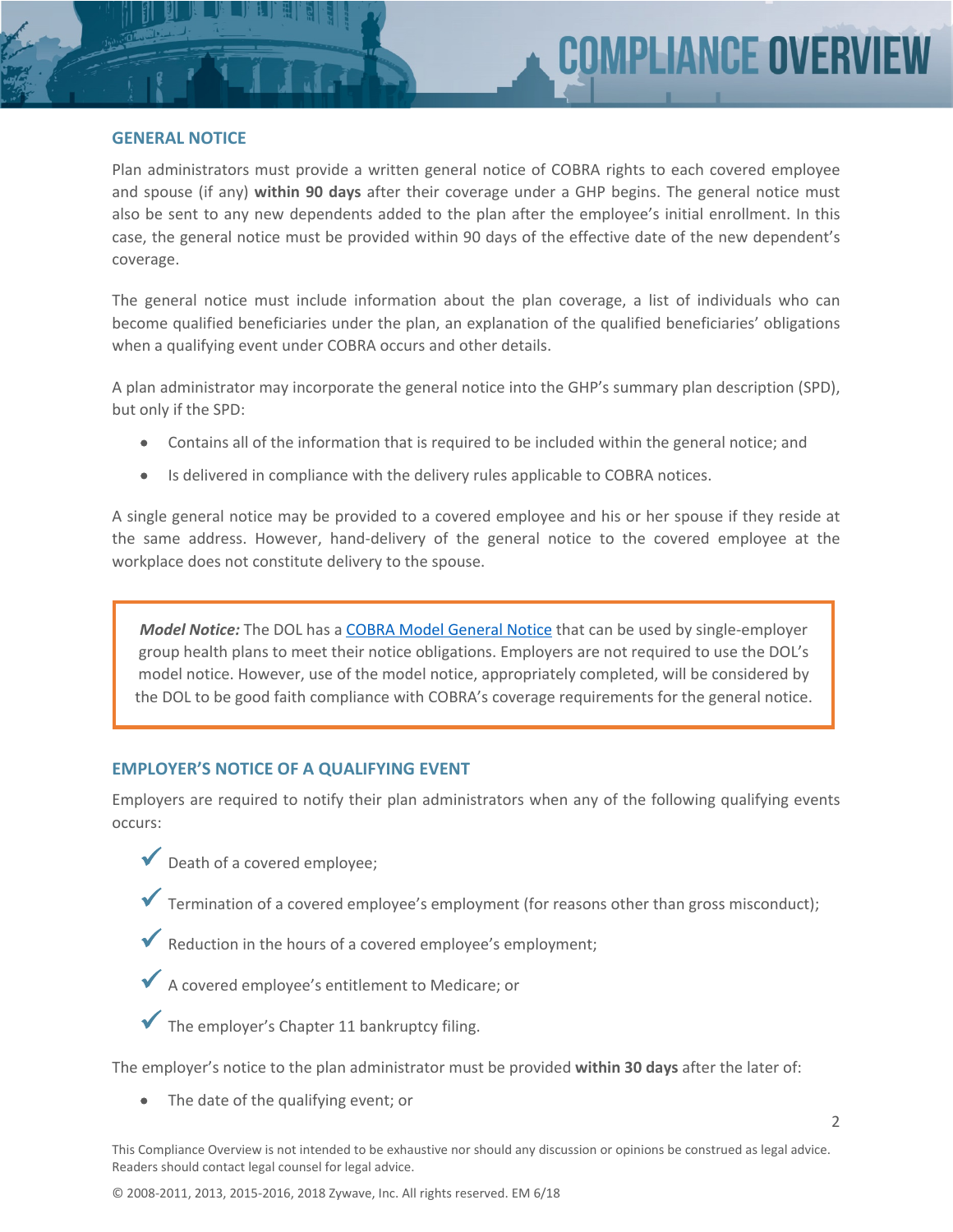3

The date on which a qualified beneficiary would lose coverage because of the qualifying event.

#### **QUALIFIED BENEFICIARY'S NOTICE OF A QUALIFYING EVENT**

Covered employees and qualified beneficiaries are required to notify the plan administrator when any of these events occur:

- The covered employee **divorces or legally separates** from his or her spouse;
- A covered child **loses dependent status**;
- A **second qualifying event** entitles a qualified beneficiary to extend continuation coverage beyond an 18-month maximum; or
- The Social Security Administration (SSA) determines that a qualified beneficiary who is entitled to a maximum of 18 months of continuation coverage has **become disabled**, if the disability determination is made during the first 60 days of the qualified beneficiary's continuation coverage.

Plan administrators must establish **reasonable procedures** for covered employees or qualified beneficiaries to provide these notices. The procedures should be described within the SPD. The SPD may require covered employees or qualified beneficiaries to use a specific form for the notices, as long as the form is readily available without cost.

Unless the GHP provides a more generous deadline, covered employees and qualified beneficiaries must provide the notices within **at least 60 days** of the later of:

- The date of the qualifying event (the covered employee's divorce or legal separation, the child's loss of dependent status, or a second qualifying event or SSA disability determination that would entitle a qualified beneficiary to extend continuation coverage beyond 18 months);
- The date on which the qualified beneficiary would lose coverage as a result of the qualifying event; or
- The date on which the qualified beneficiary was first notified of the obligation and procedures for providing notice.

A qualified beneficiary whose continuation coverage is extended beyond an initial 18-month maximum due to an SSA disability determination must notify the plan administrator if the SSA makes a later determination that he or she is no longer disabled. The notice procedures outlined in an SPD may require the qualified beneficiary to provide this notice within at least 30 days of:

- The SSA's determination that the qualified beneficiary is no longer disabled; or
- The date on which the qualified beneficiary was first notified of the obligation and procedures for providing notice.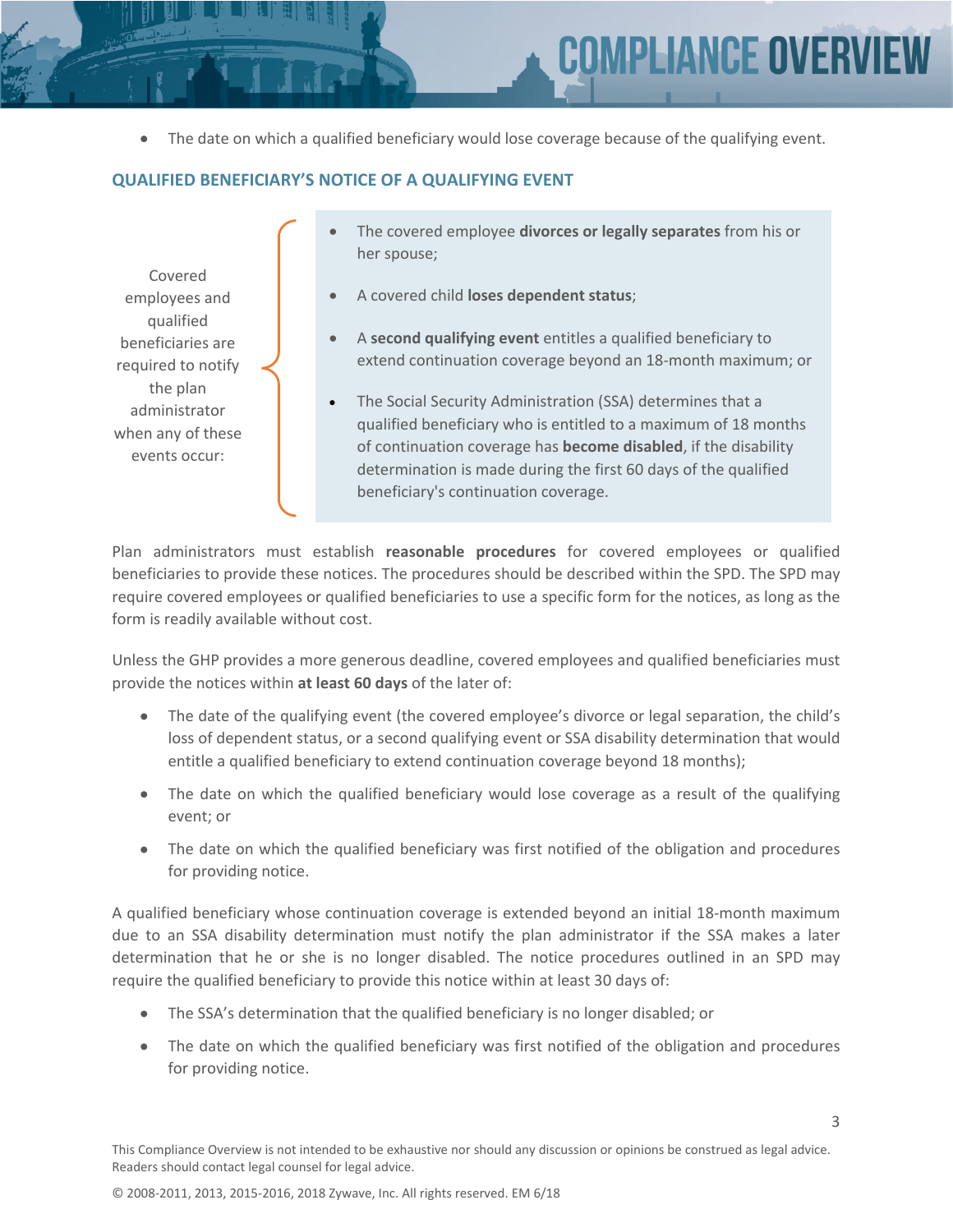$\Delta$ 

#### **COBRA ELECTION NOTICE**

After receiving notice of a qualifying event, the plan administrator must notify qualified beneficiaries of their right to elect continuation coverage under COBRA. The election notice must be provided no later than **14 days** after the plan administrator's receipt of the notice of a qualifying event.

In many cases, the employer is also the plan administrator. For qualifying events where the employer is required to provide notice to the plan administrator (for example, employee's termination or reduction in hours, death of the employee or employee becoming entitled to Medicare) and the employer is also the plan administrator, the election notice must be provided to the qualified beneficiary within **44 days** of the later of:

- The date of the qualifying event; or
- The date on which the qualified beneficiary loses coverage due to the qualifying event.

Plan administrators may mail a single COBRA election notice to all qualified beneficiaries (for example, employee, spouse and dependent children) who reside at the same address. However, the election notice must identify the qualified beneficiaries covered by the notice by name or status (for example, former spouse) and explain that each qualified beneficiary has a separate and independent right to elect COBRA coverage.

*Model Notice:* The DOL released a [COBRA Model Election Notice](http://www.dol.gov/ebsa/modelelectionnotice.doc) that can be used by singleemployer group health plans to meet their notice obligations. To use the model notice properly, a plan administrator must fill in the blanks with the appropriate plan information. Plan administrators are not required to use the model notice, but properly using it is considered good faith compliance with COBRA's election notice content requirements.

#### **PLAN ADMINISTRATOR'S NOTICE OF COBRA INELIGIBLITY**

If a plan administrator determines that an individual is not eligible for continuation coverage after it receives notice of a qualifying event relating to that individual, the plan administrator must notify the individual of the reasons he or she is not eligible for COBRA coverage. This notice is due within the same time periods applicable to election notices. Plan administrators may send one notice of COBRA ineligibility to all qualified beneficiaries who reside at the same address.

#### **PLAN ADMINISTRATOR'S NOTICE OF EARLY TERMINATION**

If a plan administrator determines that a qualified beneficiary's COBRA coverage will terminate before the end of the plan's maximum period for the coverage, the plan administrator must notify the qualified beneficiary as soon as practicable after the determination. The notice must explain why the coverage will terminate earlier than the end of the maximum coverage period, provide the date the coverage will terminate and describe any rights the qualified beneficiary may have to elect other coverage. Plan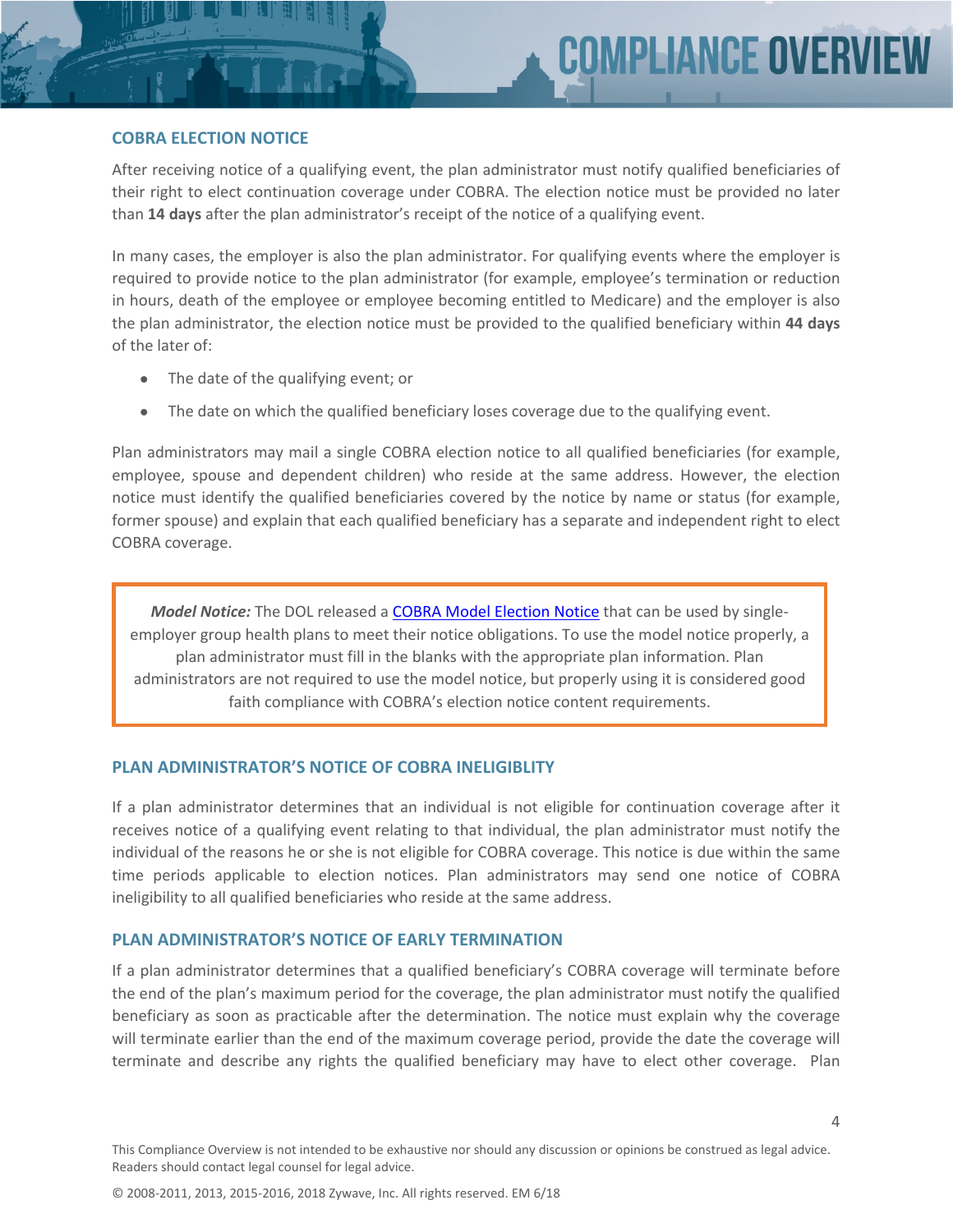administrators may provide one notice of early termination to all qualified beneficiaries who live at the same address.

**COMPLIANCE OVERV** 

#### **DELIVERY REQUIREMENTS**

#### *General Requirement*

Plan administrators must provide COBRA notices to individuals in a manner that is consistent with the DOL's requirements for delivering documents required by the Employee Retirement Income Security Act (ERISA).

Under ERISA, employers must use delivery methods reasonably calculated to **ensure actual receipt of this information** by plan participants and beneficiaries. In general, employers may satisfy this delivery method requirement by mailing the documents to employees' homes, distributing the documents to employees at work or including the information in a company newsletter or publication.

#### *Rules for Electronic Delivery*

The DOL has [established](https://www.federalregister.gov/documents/2002/04/09/02-8499/final-rules-relating-to-use-of-electronic-communication-and-recordkeeping-technologies-by-employee) a "safe harbor" for using electronic media to satisfy ERISA's delivery method requirements. This includes delivering documents by email, using a company website to post documents and providing documents on other electronic media. The DOL's safe harbor allows employers to distribute documents electronically to: (1) employees with work-related computer access; and (2) other plan participants and beneficiaries who consent to receive disclosures electronically.

In addition to the consent requirement described above for individuals without work-related computer access, the DOL's safe harbor imposes the following requirements on electronic delivery:

- <sup>A</sup>**notice** must be sent either electronically or in paper form to plan participants and beneficiaries at the time the document is provided electronically.
- Employers must take steps to ensure that the electronic delivery results in **actual receipt**. For example, this may include using electronic mail features, such as a return receipt or notice that the email was not delivered, or conducting periodic reviews or surveys to confirm receipt of the transmitted information.

 Plan participants and beneficiaries are entitled to receive a **paper copy** of the disclosure provided electronically.

#### *Application to COBRA Notices*

Employers must provide COBRA notices to nonemployees in certain situations. For example, the general notice must be provided to covered employees and spouses within 90 days of initial plan participation. Also, an election notice must be provided to each qualified beneficiary who has the right to elect COBRA coverage.

5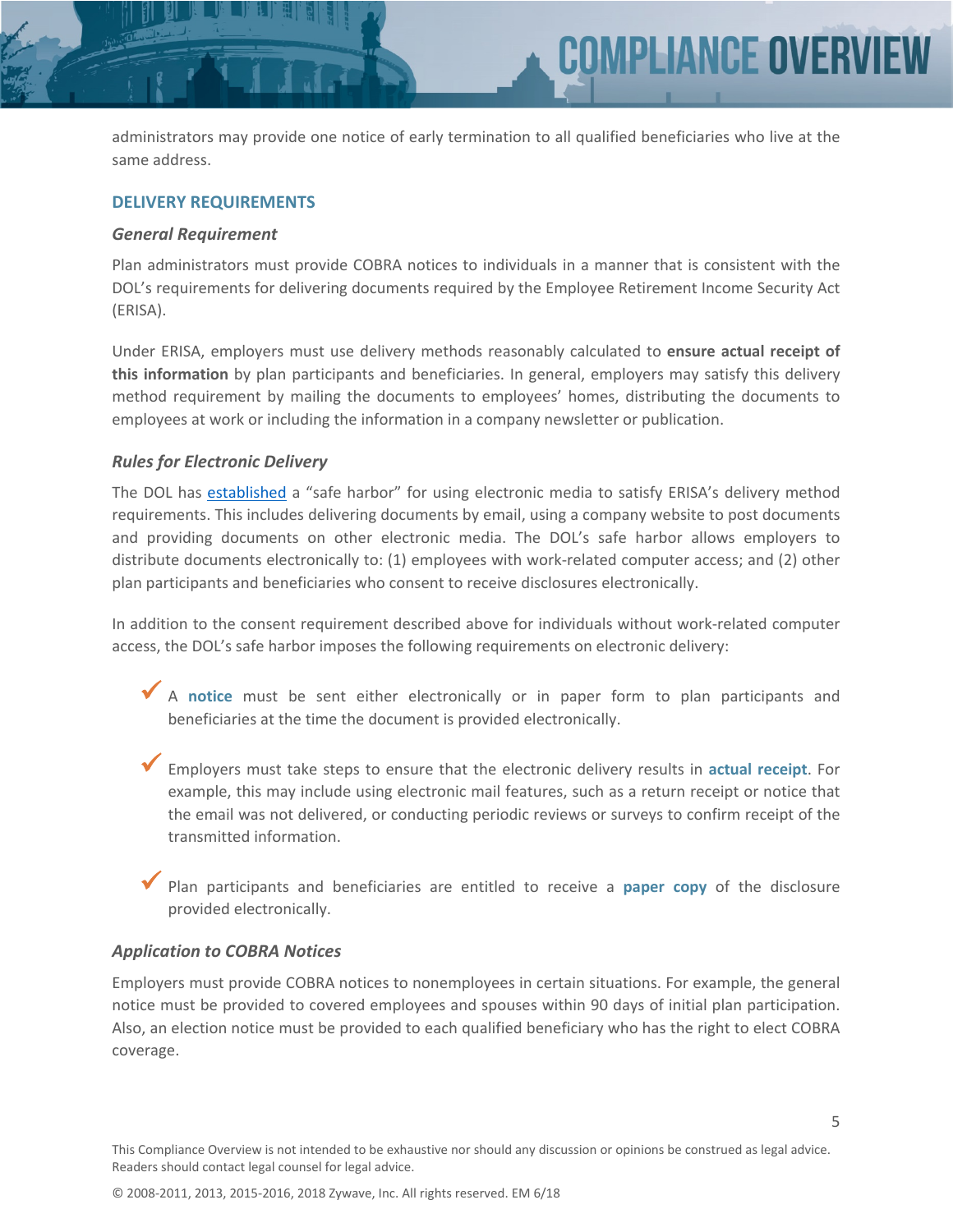As a general rule, an employer may send a single COBRA notice to employees and family members who reside at the same address. However, providing the COBRA notice to the employee at work (for example, through in-hand delivery) does not satisfy the employer's obligation to provide the notice to family members. Also, if employers use electronic delivery, they must follow the DOL's rules for obtaining consent prior to using electronic delivery for nonemployees, such as spouses. It is not enough to electronically provide a COBRA notice to employees with instructions to share it with family members.

**PLIANCE OVERY** 

Due to this complexity and potential for error, many employers **mail COBRA notices** to employees and their family members rather than using other delivery methods, such as email or in-hand delivery to employees at work.

| <b>COBRA NOTICE AND DISCLOSURE RULES</b>                         |                                                                                                                                                                                                                                                                                                                                                                                                                                          |                                                                                                                                                                                                                                                                                                                                                                                                                                                                                                                                                                                                                                                                                                                                                                                                                                                                                                 |  |
|------------------------------------------------------------------|------------------------------------------------------------------------------------------------------------------------------------------------------------------------------------------------------------------------------------------------------------------------------------------------------------------------------------------------------------------------------------------------------------------------------------------|-------------------------------------------------------------------------------------------------------------------------------------------------------------------------------------------------------------------------------------------------------------------------------------------------------------------------------------------------------------------------------------------------------------------------------------------------------------------------------------------------------------------------------------------------------------------------------------------------------------------------------------------------------------------------------------------------------------------------------------------------------------------------------------------------------------------------------------------------------------------------------------------------|--|
| <b>NOTICE</b>                                                    | <b>TIMING REQUIREMENTS</b>                                                                                                                                                                                                                                                                                                                                                                                                               | <b>CONTENT REQUIREMENTS</b>                                                                                                                                                                                                                                                                                                                                                                                                                                                                                                                                                                                                                                                                                                                                                                                                                                                                     |  |
| Plan administrator's<br>general notice to covered<br>individuals | Within 90 days after coverage<br>begins.<br>New dependents added after<br>the covered employee's initial<br>enrollment must be provided a<br>general notice within 90 days<br>from the date their coverage<br>begins.<br>If a covered individual<br>experiences a qualifying event<br>within 90 days of becoming<br>covered under the plan, the<br>general notice is not required;<br>instead, an election notice<br>should be provided. | Must be written in a manner calculated to be<br>understood by the average plan participant and<br>must include all of the following:<br>The name of the GHP and the name,<br>address and telephone number of the party<br>responsible for administering COBRA;<br>A general description of the continuation<br>coverage available under the GHP, including<br>identification of:<br>The classes of individuals who may<br>$\circ$<br>become qualified beneficiaries;<br>The types of qualifying events that may<br>$\circ$<br>give rise to the right to continuation<br>coverage;<br>o The employer's obligation to notify the<br>plan administrator of certain qualifying<br>events;<br>The maximum periods of continuation<br>$\circ$<br>coverage and circumstances under<br>which they may be extended; and<br>The requirements for paying premiums<br>$\circ$<br>for continuation coverage. |  |

#### **CHART OF COBRA NOTICE AND DISCLOSURE RULES**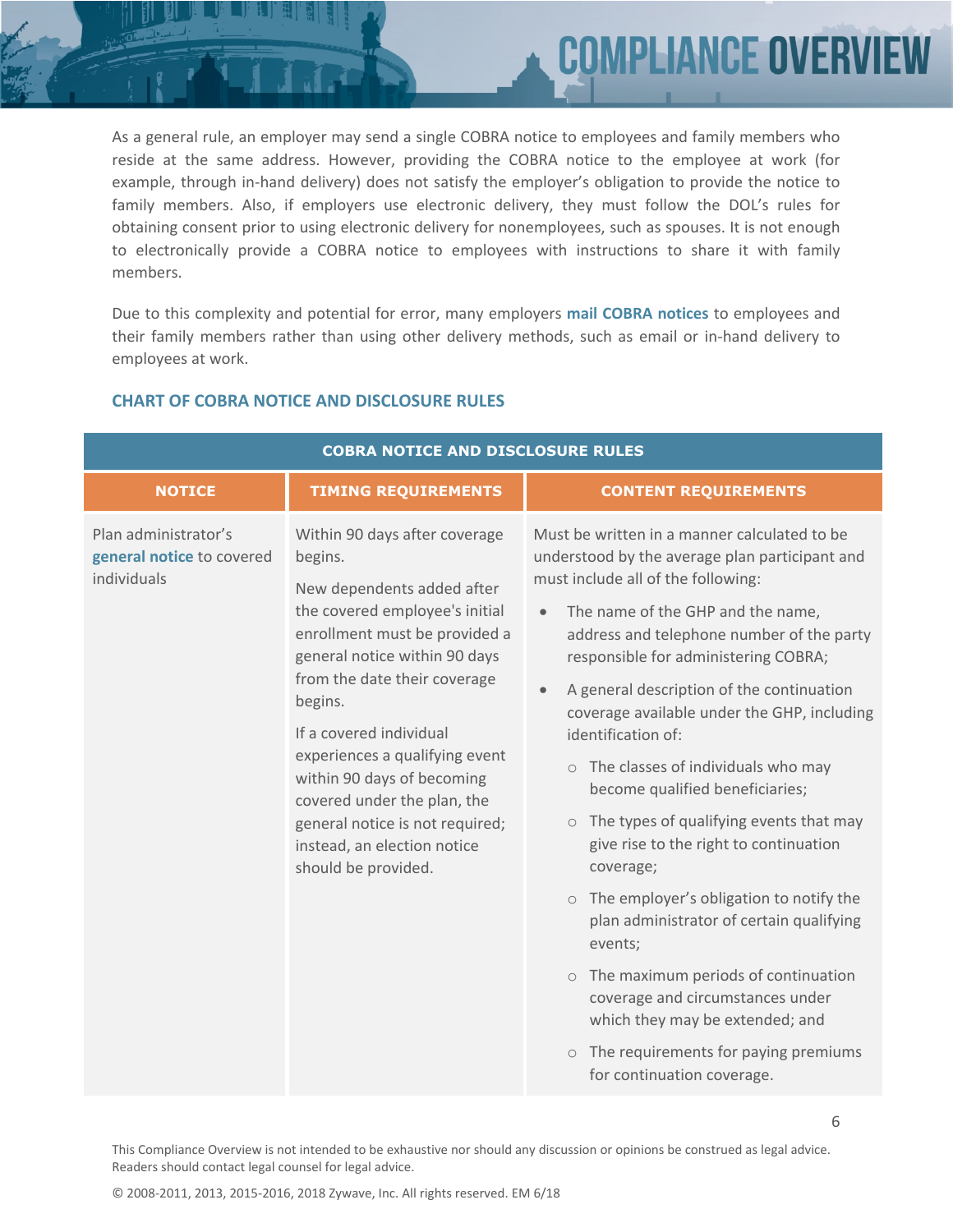# **COMPLIANCE OVERV IEW**

7

| <b>COBRA NOTICE AND DISCLOSURE RULES</b>                                        |                                                                                                                                                                                                                                                 |                                                                                                                                                                                                                                                                                                                |  |
|---------------------------------------------------------------------------------|-------------------------------------------------------------------------------------------------------------------------------------------------------------------------------------------------------------------------------------------------|----------------------------------------------------------------------------------------------------------------------------------------------------------------------------------------------------------------------------------------------------------------------------------------------------------------|--|
| <b>NOTICE</b>                                                                   | <b>TIMING REQUIREMENTS</b>                                                                                                                                                                                                                      | <b>CONTENT REQUIREMENTS</b>                                                                                                                                                                                                                                                                                    |  |
|                                                                                 |                                                                                                                                                                                                                                                 | An explanation of qualified beneficiaries'<br>responsibility to notify the employer of<br>certain qualifying events (divorce, legal<br>separation, loss of dependent status and<br>SSA disability determinations);                                                                                             |  |
|                                                                                 |                                                                                                                                                                                                                                                 | An explanation of qualified beneficiaries'<br>continuing obligation to notify the<br>employer of any address or eligibility<br>changes (becoming enrolled in Medicare,<br>death of covered employee, divorce, legal<br>separation and SSA disability<br>determinations); and                                   |  |
|                                                                                 |                                                                                                                                                                                                                                                 | A statement that the notice does not fully<br>describe all COBRA rights and that further<br>information can be received from the<br>employer or plan administrator.                                                                                                                                            |  |
| Employer's notice of<br>qualifying event to plan<br>administrator               | Within 30 days after a<br>qualifying event or loss of GHP<br>coverage due to the qualifying<br>event, whichever is later.                                                                                                                       | Must include sufficient information to enable<br>the plan administrator to determine:<br>• The GHP;                                                                                                                                                                                                            |  |
|                                                                                 |                                                                                                                                                                                                                                                 | • The covered employee;                                                                                                                                                                                                                                                                                        |  |
|                                                                                 |                                                                                                                                                                                                                                                 | • The qualifying event; and<br>• The date of the qualifying event (including<br>date of loss of coverage).                                                                                                                                                                                                     |  |
| Qualifying Beneficiary's<br>notice of qualifying event<br>to plan administrator | Within at least 60 days after a<br>qualifying event, the date a<br>qualified beneficiary would lose<br>coverage, or the date the<br>qualified beneficiary was<br>notified of the notice<br>requirements and procedures,<br>whichever is latest. | Plan administrators must establish reasonable<br>procedures for qualified beneficiaries to follow<br>when providing these notices. Procedures are<br>deemed reasonable if they:<br>• Are described in the SPD;<br>• Specify the person or entity designated to<br>receive the qualifying beneficiary's notice; |  |
|                                                                                 | If the SSA makes a disability<br>determination within the first<br>60 days after an individual                                                                                                                                                  | • Specify the means by which a qualified<br>beneficiary may give the notice; and<br>• Describe the information about the                                                                                                                                                                                       |  |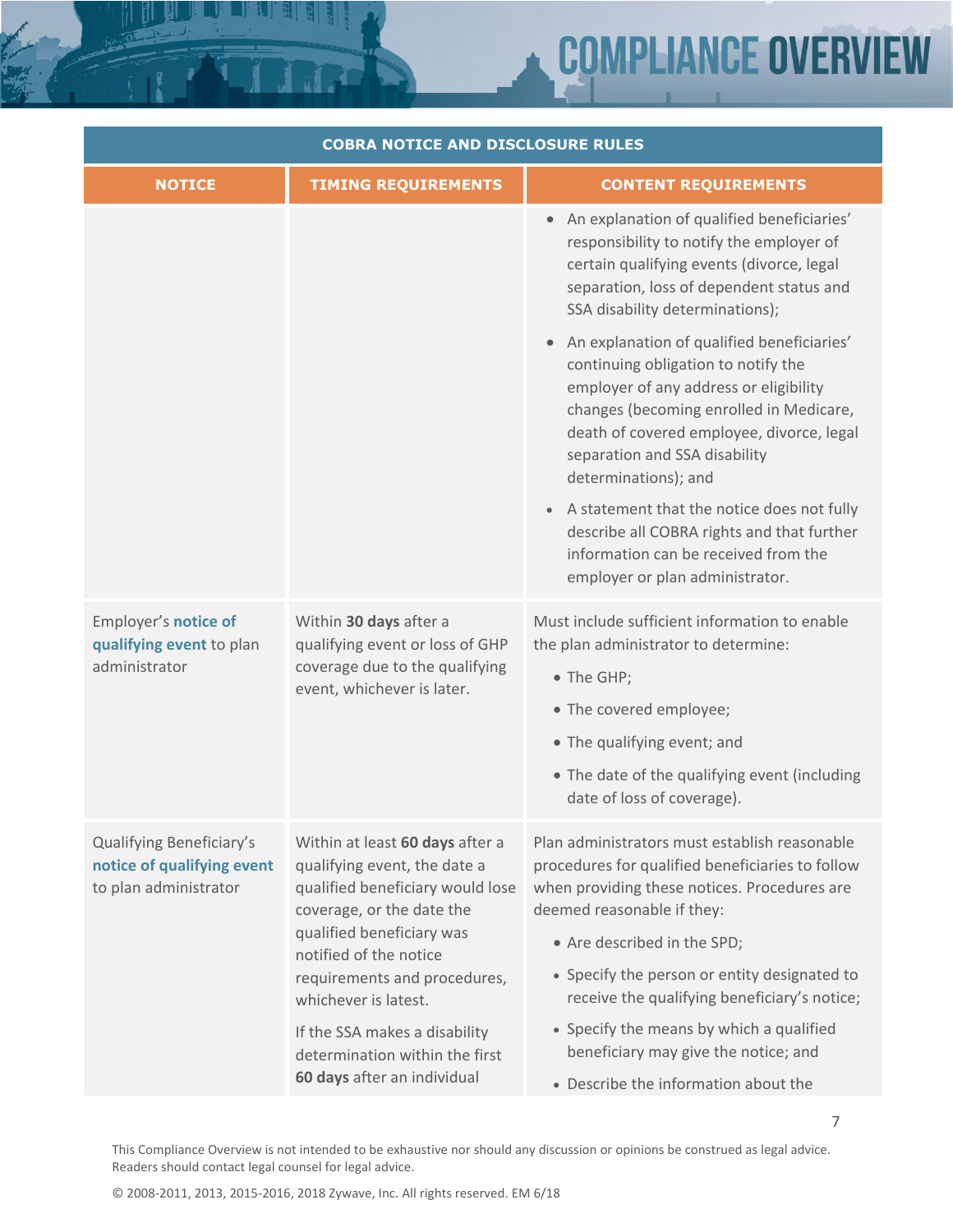# **COMPLIANCE OVERV** EW

8

| <b>COBRA NOTICE AND DISCLOSURE RULES</b>                                                              |                                                                                                                                                                                                                                                                                                         |                                                                                                                                                                             |  |  |
|-------------------------------------------------------------------------------------------------------|---------------------------------------------------------------------------------------------------------------------------------------------------------------------------------------------------------------------------------------------------------------------------------------------------------|-----------------------------------------------------------------------------------------------------------------------------------------------------------------------------|--|--|
| <b>NOTICE</b>                                                                                         | <b>TIMING REQUIREMENTS</b>                                                                                                                                                                                                                                                                              | <b>CONTENT REQUIREMENTS</b>                                                                                                                                                 |  |  |
|                                                                                                       | becomes entitled to an initial<br>18-month COBRA coverage<br>period, the notice is due within<br>60 days after the SSA disability<br>determination. If the SSA later<br>determines the individual is no<br>longer disabled, notice of this<br>change is due within 30 days of<br>the SSA determination. | qualifying event or SSA disability<br>determination that the plan deems<br>necessary in order to provide continuation<br>coverage rights.                                   |  |  |
| Plan administrator's<br>notice of right to elect<br><b>COBRA coverage to</b><br>qualified beneficiary | Within 14 days of receipt of the<br>notice of a qualifying event.<br>Where the employer is the plan                                                                                                                                                                                                     | Must be written in a manner calculated to be<br>understood by the average plan participant and<br>contain the following:                                                    |  |  |
|                                                                                                       | administrator, within 44 days<br>of the qualifying event or the<br>loss of coverage date,<br>whichever is later.                                                                                                                                                                                        | • The name of the plan and the name, address<br>and telephone number of the COBRA<br>administrator;                                                                         |  |  |
|                                                                                                       |                                                                                                                                                                                                                                                                                                         | Identification of the qualifying event;<br>$\bullet$                                                                                                                        |  |  |
|                                                                                                       |                                                                                                                                                                                                                                                                                                         | • Identification of each qualified beneficiary<br>entitled to elect COBRA and the date<br>coverage will terminate if he or she does not<br>elect COBRA;                     |  |  |
|                                                                                                       |                                                                                                                                                                                                                                                                                                         | • A statement that each qualified beneficiary<br>has an independent right to elect COBRA,<br>and that certain qualified beneficiaries may<br>elect COBRA for others;        |  |  |
|                                                                                                       |                                                                                                                                                                                                                                                                                                         | • An explanation of the plan's procedures for<br>electing COBRA, including the time period in<br>which the election must be made and the<br>date the election must be made; |  |  |
|                                                                                                       |                                                                                                                                                                                                                                                                                                         | • An explanation of the consequences of<br>failing to elect or waiving COBRA and of how<br>to revoke a COBRA waiver;                                                        |  |  |
|                                                                                                       |                                                                                                                                                                                                                                                                                                         | A description of the coverage available<br>under COBRA, including the date COBRA<br>would commence (may refer to SPD);                                                      |  |  |
|                                                                                                       |                                                                                                                                                                                                                                                                                                         | An explanation of the maximum period for<br>$\bullet$                                                                                                                       |  |  |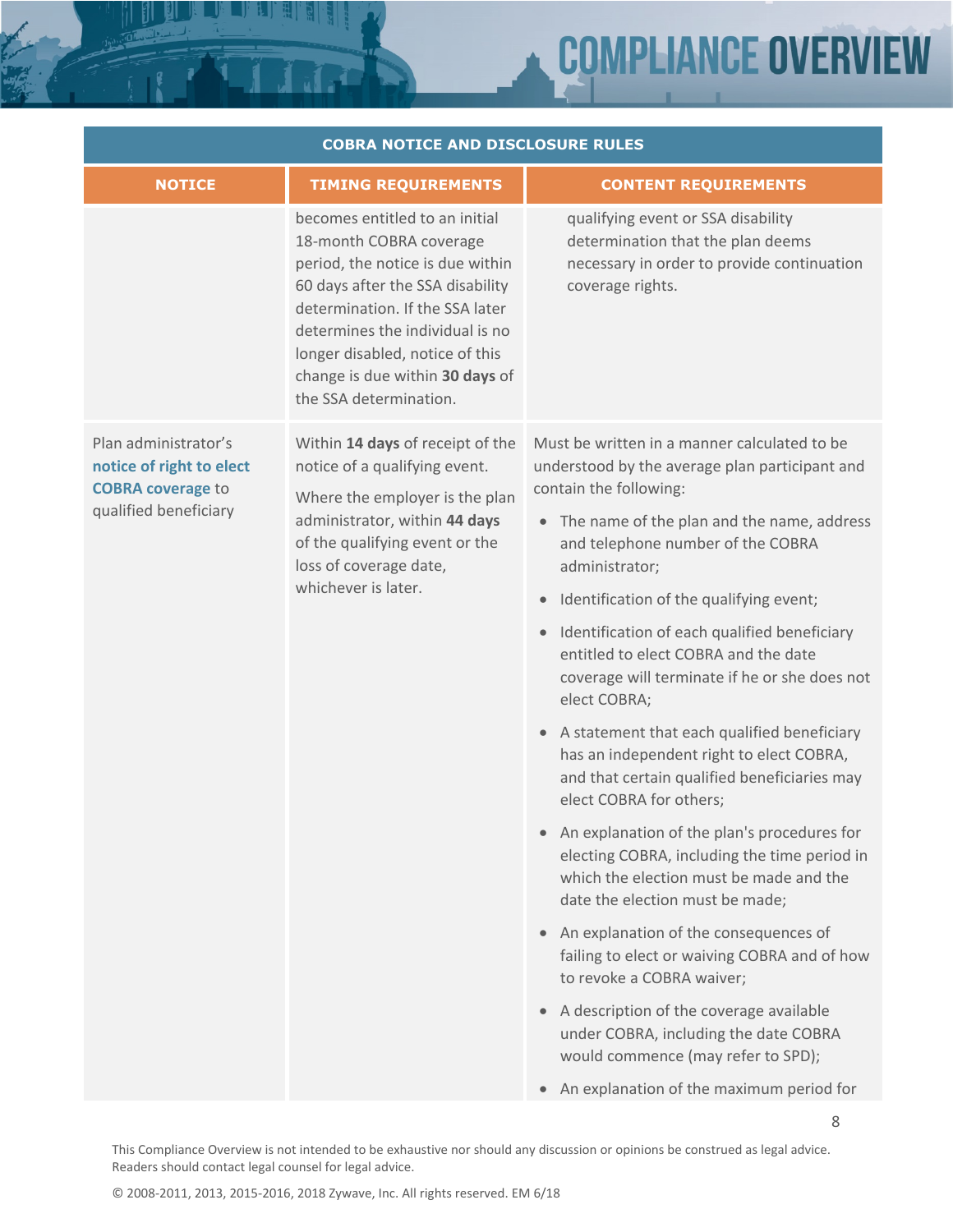# **COMPLIANCE OVERVIEW**

| <b>COBRA NOTICE AND DISCLOSURE RULES</b>                                                                                                               |                                                                                                                                                                                                                                             |                                                                                                                                                                                                                                             |  |  |
|--------------------------------------------------------------------------------------------------------------------------------------------------------|---------------------------------------------------------------------------------------------------------------------------------------------------------------------------------------------------------------------------------------------|---------------------------------------------------------------------------------------------------------------------------------------------------------------------------------------------------------------------------------------------|--|--|
| <b>NOTICE</b>                                                                                                                                          | <b>TIMING REQUIREMENTS</b>                                                                                                                                                                                                                  | <b>CONTENT REQUIREMENTS</b>                                                                                                                                                                                                                 |  |  |
|                                                                                                                                                        |                                                                                                                                                                                                                                             | which COBRA will be available, including the<br>termination date and the events that might<br>cause COBRA to be terminated earlier;                                                                                                         |  |  |
|                                                                                                                                                        |                                                                                                                                                                                                                                             | An explanation of when COBRA may be<br>extended due to a second qualifying event<br>or SSA disability determination;                                                                                                                        |  |  |
|                                                                                                                                                        |                                                                                                                                                                                                                                             | An explanation of the qualified beneficiary's<br>obligation to provide the plan administrator<br>with notice of qualifying events;                                                                                                          |  |  |
|                                                                                                                                                        |                                                                                                                                                                                                                                             | • A description of the amount the qualified<br>beneficiary will be required to pay for<br>COBRA coverage;                                                                                                                                   |  |  |
|                                                                                                                                                        |                                                                                                                                                                                                                                             | A description of the due dates for payments,<br>the qualified beneficiary's right to pay on a<br>monthly basis, grace periods, the address to<br>which payments should be sent and the<br>consequences of delayed payment or<br>nonpayment; |  |  |
|                                                                                                                                                        |                                                                                                                                                                                                                                             | • An explanation of the importance of keeping<br>the plan administrator informed of the<br>current addresses of all beneficiaries under<br>the plan; and                                                                                    |  |  |
|                                                                                                                                                        |                                                                                                                                                                                                                                             | A statement that the notice does not fully<br>describe COBRA or other rights under the<br>GHP and that more complete information<br>regarding these rights is available in the SPD<br>or from the plan administrator.                       |  |  |
| Plan administrator's<br>notice of COBRA<br>ineligibility to covered<br>individual on whose<br>behalf a notice of a<br>qualifying event was<br>provided | Within 14 days of receiving<br>notice of a qualifying event.<br>Where the employer is also the<br>plan administrator, within 44<br>days of the qualifying event or<br>the date the individual loses<br>GHP coverage, whichever is<br>later. | Required if the plan administrator receives<br>notice of a qualifying event concerning an<br>individual whom the plan administrator<br>determines is not eligible for COBRA.                                                                |  |  |
|                                                                                                                                                        |                                                                                                                                                                                                                                             | Must be written in a manner calculated to be<br>understood by the average plan participant and<br>include an explanation of why the individual is<br>not entitled to COBRA.                                                                 |  |  |